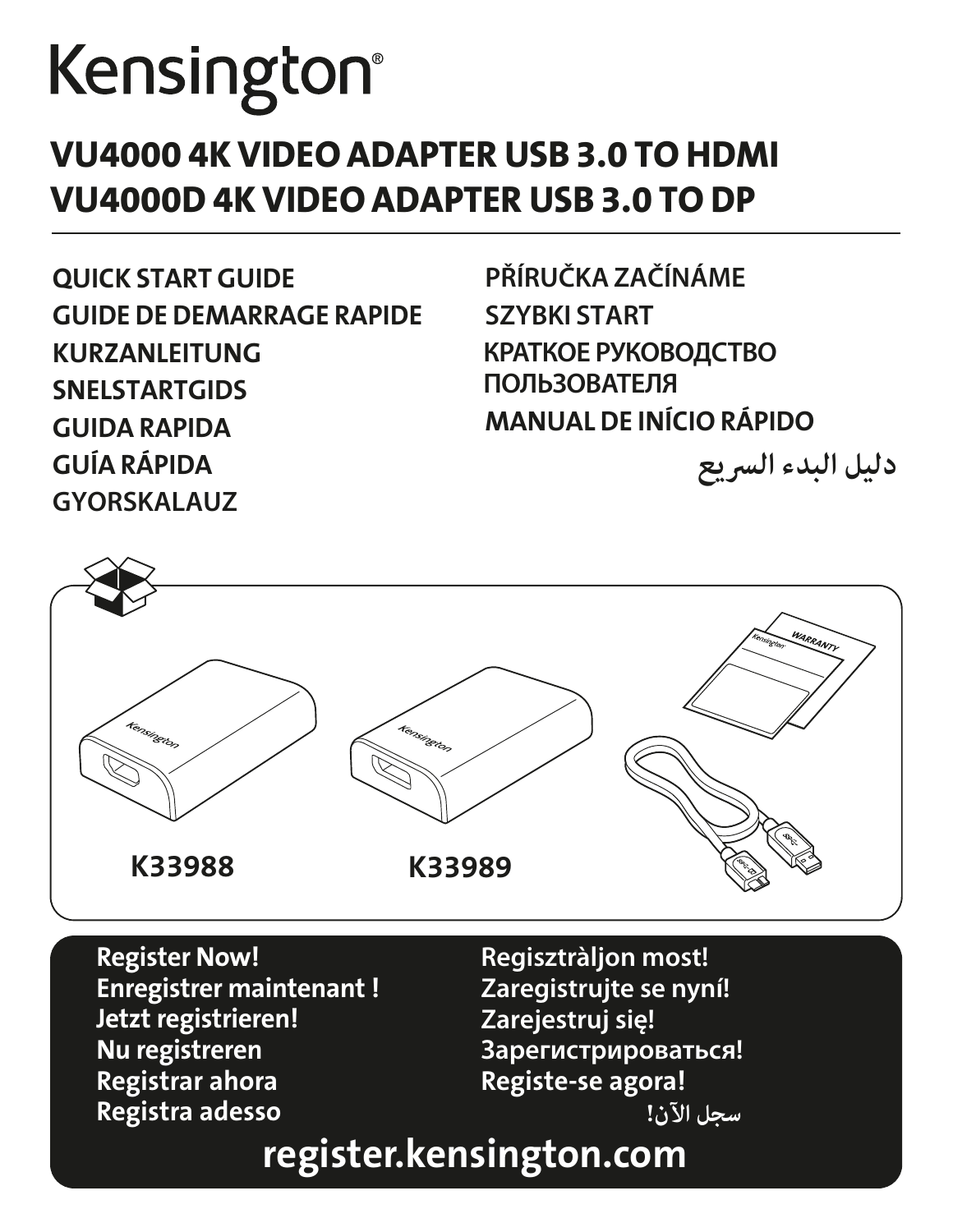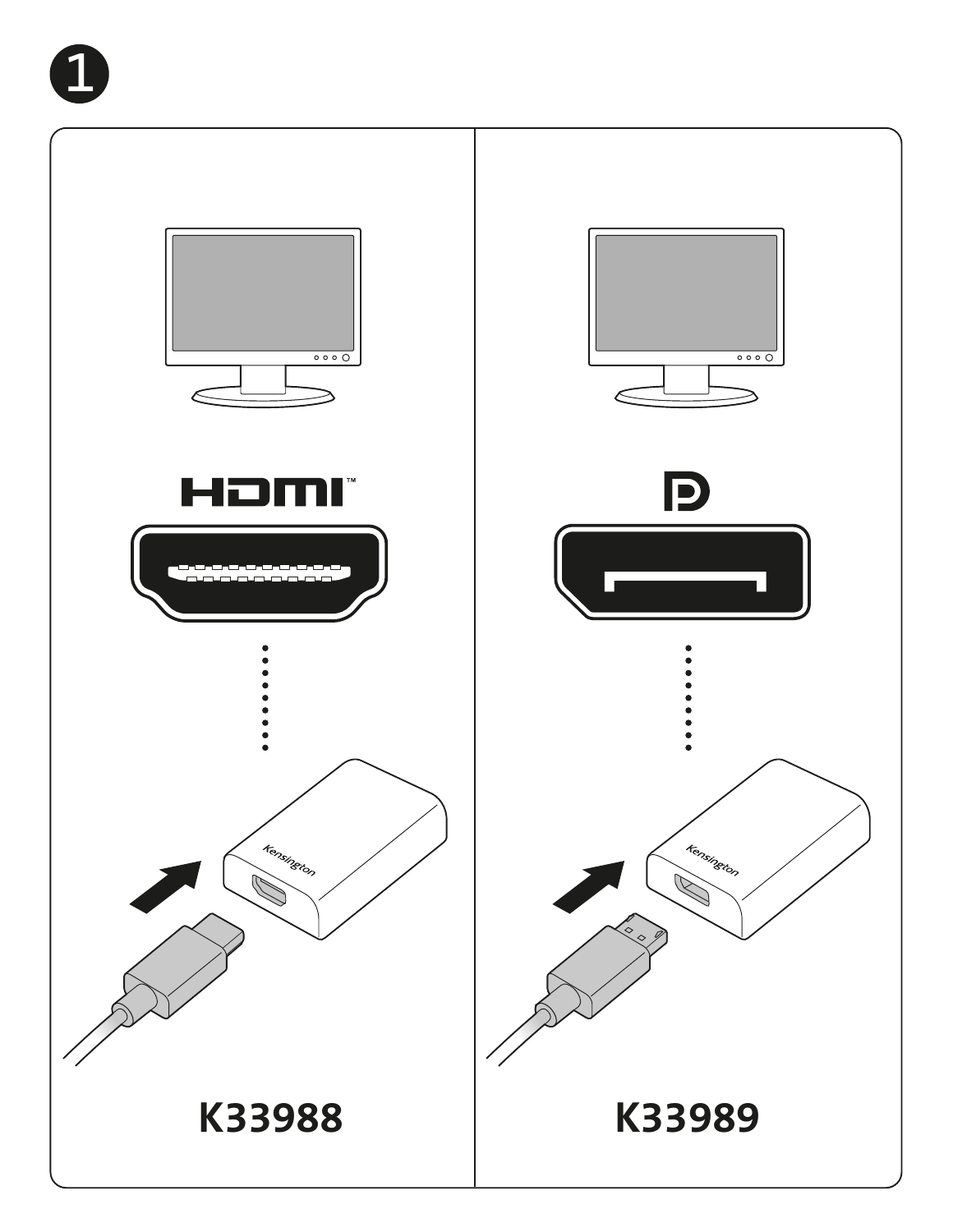

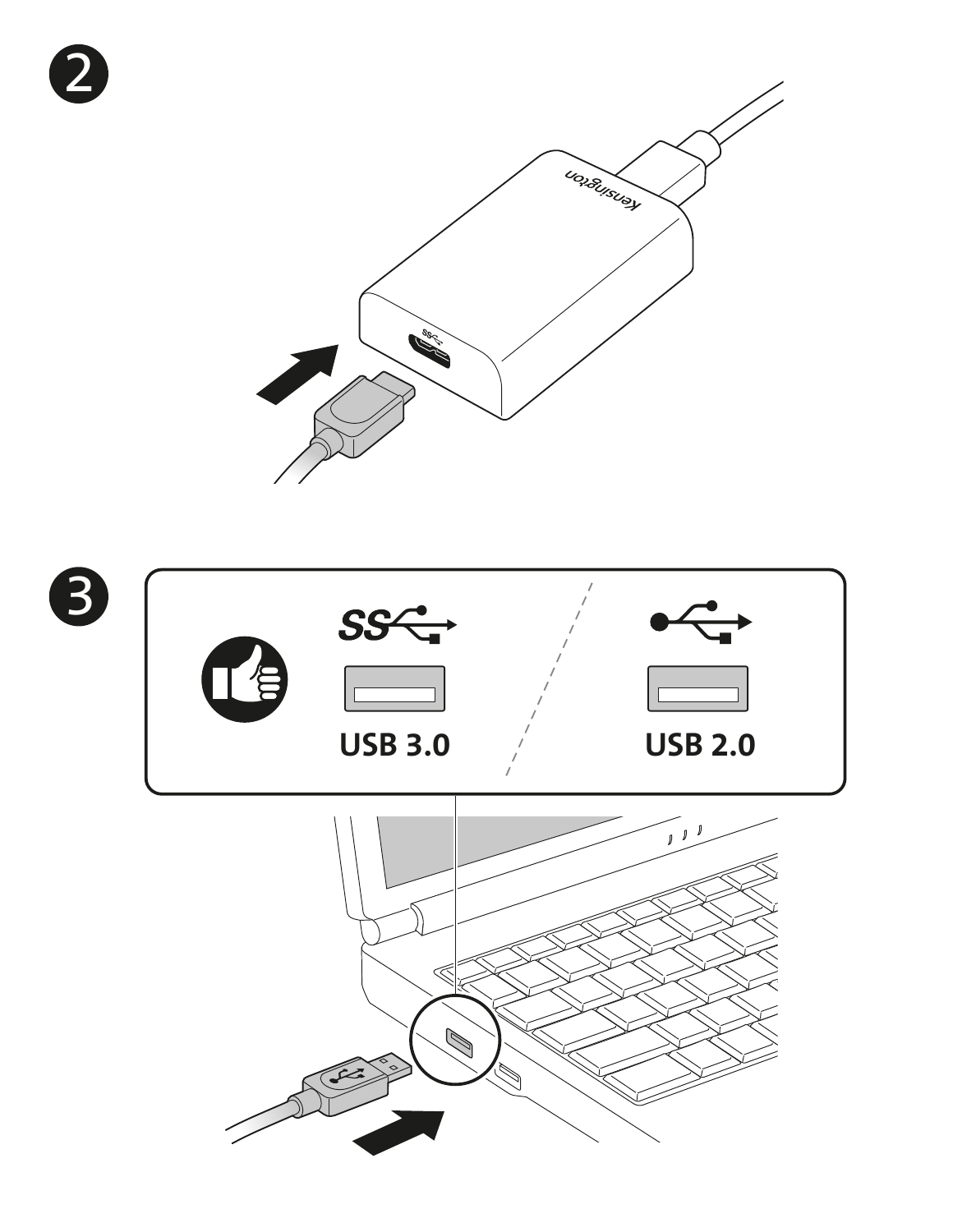

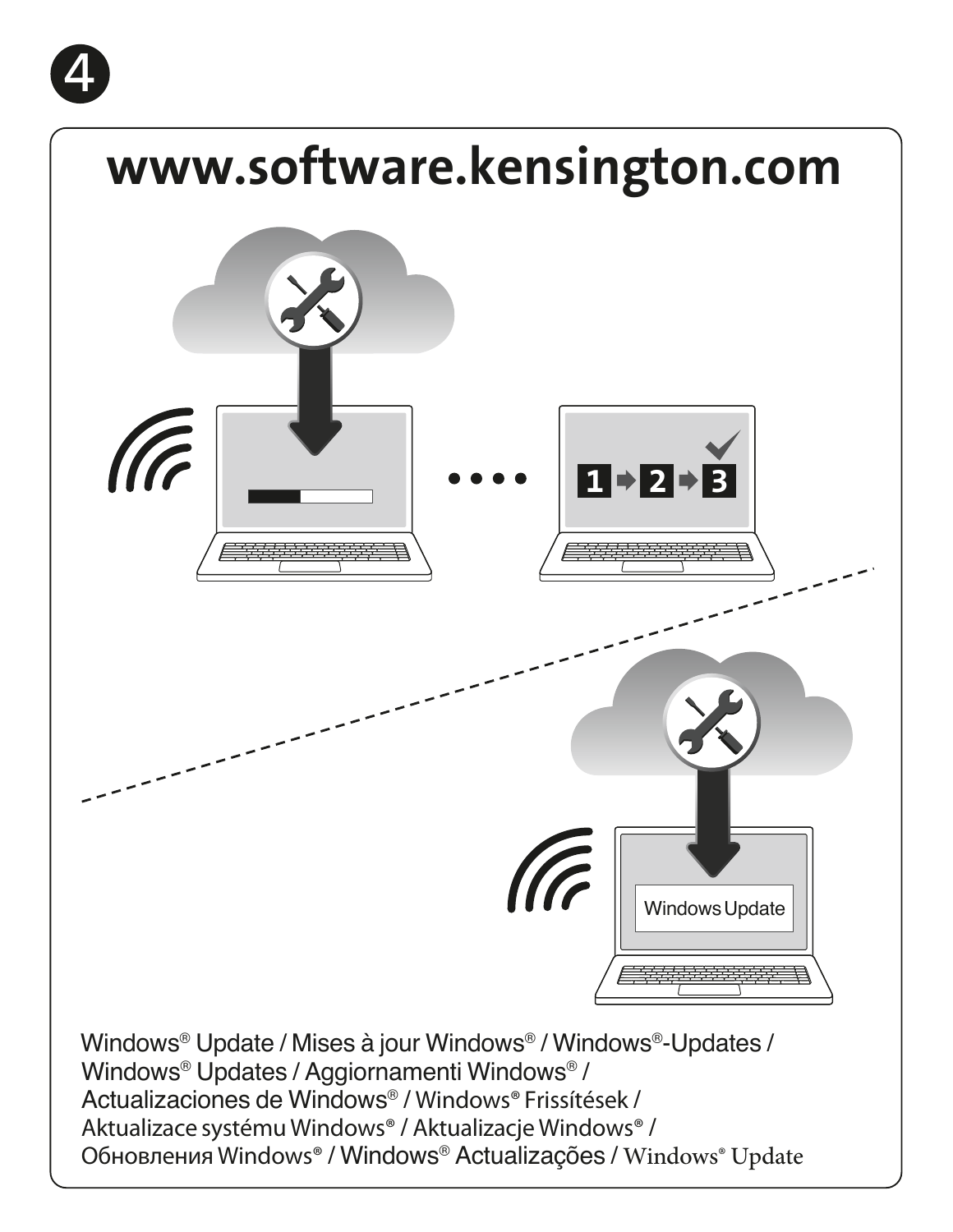## English

#### FEDERAL COMMUNICATION COMMISSION INTERFERENCE STATEMENT

Note: This equipment has been tested and found to comply with the limits for a Class B digital device, Pursuant to Part 15 of the FCC Rules. These limits are designed to provide reasonable protection against harmful interference in a residential installation. This equipment generates, uses and can radiate radio frequency energy and, if not installed and used in accordance with the instructions, may cause harmful interference to radio communications. However, there is no guarantee that interference will not occur in a particular installation. If this equipment does cause harmful interference to radio or television reception, which can be determined by turning the equipment off and on, the user is encouraged to try to correct the interference by one or more of the following measures:

- Reorient or relocate the receiving antenna
- Increase the separation between the equipment and receiver
- Connect the equipment into an outlet on a circuit different from that to which the receiver is connected
- Consult the dealer or an experienced radio/TV technician for help

MODIFICATIONS: Any changes or modifications not expressly approved by Kensington could void the user's authority to operate the equipment.

#### FCC DECLARATION OF CONFORMITY COMPLIANCE STATEMENT

This product complies with Part 15 of the FCC Rules. Operation is subject to two conditions:

(1) This device may not cause harmful interference, and (2) this device must accept any interference received, including interference that may cause undesired operation. As defined in Section 2.909 of the FCC Rules, the responsible party for this device is Kensington Computer Products Group, 1500 Fashion Island Blvd, 3rd Floor San Mateo, CA 94404, USA.

#### INDUSTRY CANADA CONFORMITY

This Class [B] digital apparatus complies with Canadian ICES-003.

#### CE DECLARATION OF CONFORMITY

Kensington declares that this product is in compliance with the essential requirements and other relevant provisions of applicable EC directives. For Europe, a copy of the Declaration of Conformity for this product may be obtained by clicking on the 'Compliance Documentation' link at www.support.kensington.com.

#### INFORMATION FOR EU MEMBER-STATES ONLY:



The use of the symbol indicates that this product may not be treated as household waste. By ensuring this product is disposed of correctly, you will help prevent potential negative consequences for the environment and human health, which could otherwise be caused by inappropriate waste handling of this product. For more detailed information about recycling of this product, please contact your local city office, your household waste disposal service, or the shop where you purchased the product.

## Français

#### DECLARATION DE CONFORMITE D'INDUSTRIE CANADA

Cet appareil numérique de la classe [B] est conforme à la norme NMB-003 du Canada.

#### DÉCLARATION DE CONFORMITÉ CE

Kensington déclare que ce produit est conforme aux principales exigences et aux autres dispositions des directives CE applicables. Pour l'Europe, une copie de la Déclaration de conformité pour ce produit peut être obtenue en cliquant sur le lien ' Documentation de conformité ' sur le site www.support.kensington.com.

#### INFORMATIONS APPLICABLES UNIQUEMENT DANS LES PAYS MEMBRES DE L'UNION EUROPEENNE



L'utilisation de ce symbole indique que ce produit ne peut pas être traité comme un déchet ménager ordinaire. En vous débarrassant de ce produit dans le respect de la réglementation en vigueur, vous contribuez à éviter les effets négatifs potentiels sur l'environnement et sur la santé humaine. Pour plus d'informations détaillées concernant le recyclage de ce produit, veuillez contacter votre municipalité, votre service de collecte des déchets ménagers ou le magasin où vous avez acheté le produit.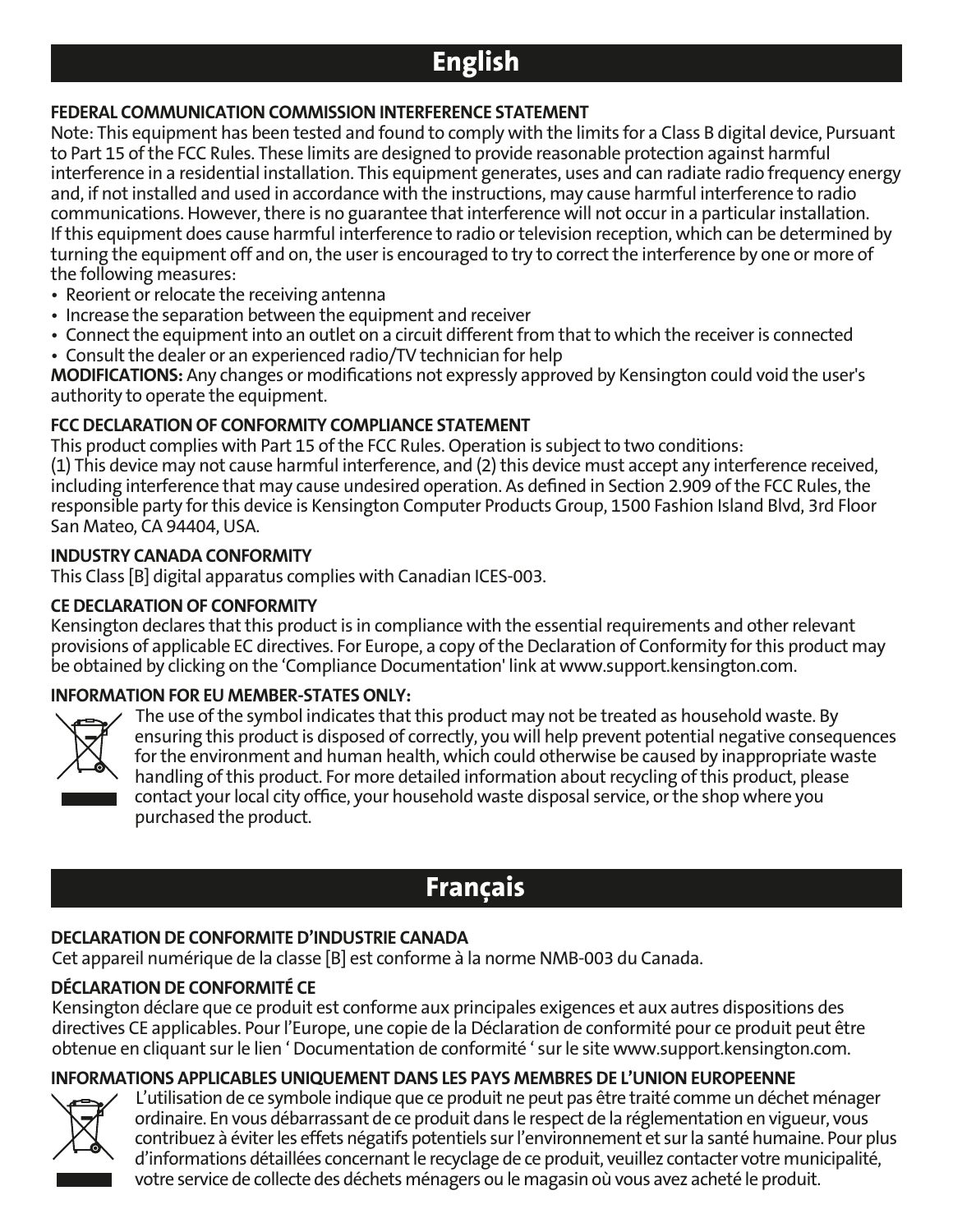## Deutsch

#### CE-KONFORMITÄTSERKLÄRUNG

Kensington erklärt, dass dieses Produkt die wesentlichen Anforderungen und andere zutreffende Bestimmungen der geltenden EC-Vorschriften erfüllt. Für Europa finden Sie evtl. eine Kopie der Konformitätserklärung für dieses Produkt, indem Sie unter www.support.kensington.com auf den Link 'Compliance Documentation' klicken.

#### INFORMATIONEN FÜR EU-MITGLIEDSSTAATEN



Die Verwendung des Symbols gibt an, dass dieses Produkt nicht als Hausmüll behandelt werden darf. Durch das Sicherstellen der korrekten Beseitigung dieses Produkts tragen Sie dazu bei, mögliche negative Auswirkungen auf die Umwelt und die Gesundheit von Menschen zu vermeiden, die anderenfalls bei ungeeigneter Beseitigung dieses Produkts hervorgerufen werden können. Detaillierte Informationen zur Wiederverwertung dieses Produkts erhalten Sie bei den örtlichen Behörden, bei dem für Ihren Wohnsitz zuständigen Wertstoffverwerter bzw. dem Geschäft, in dem Sie dieses Produkt erworben haben.

## **Nederlands**

#### CE-VERKLARING VAN CONFORMITEIT

Kensington verklaart dat dit product voldoet aan de essentiële vereisten en overige relevante bepalingen van de van toepassing zijnde EC-richtlijnen. In Europa is de conformiteitsverklaring voor dit product verkrijgbaar via de koppeling 'Compliance Documentation' op www.support.kensington.com.

#### INFORMATIE UITSLUITEND VOOR LIDSTATEN VAN DE EU



Het gebruik van het pictogram geeft aan dat dit product niet als huishoudelijk afval mag worden behandeld. Door dit product op de juiste wijze weg te werpen, helpt u mogelijke negatieve gevolgen voor het milieu en de volksgezondheid te voorkomen, die anders mogelijk worden veroorzaakt door een onjuiste afvalverwerking van dit product. Neem voor meer gedetailleerde informatie over het recyclen van dit product contact op met de afvalverwerking in uw woonplaats, de dienst voor verwerking van huishoudelijk afval of de winkel waar u dit product hebt aangeschaft.

## Italiano

#### DICHIARAZIONE DI CONFORMITÀ CE

Kensington dichiara che questo prodotto è conforme ai requisiti essenziali e alle disposizioni delle direttive CE applicabili. Per una copia della Dichiarazione di conformità per l'Europa fare clic sul collegamento 'Compliance Documentation' all'indirizzo www.support.kensington.com.

#### INFORMAZIONI SOLO PER GLI UTENTI IN STATI MEMBRI DELL'UNIONE EUROPEA



L'uso di questo simbolo indica che il prodotto non può essere trattato come rifiuto domestico. Garantendo un corretto smaltimento di questo prodotto si contribuisce a evitare potenziali danni all'ambiente e alla salute, che potrebbero altrimenti essere causati dallo smaltimento errato del prodotto. Per informazioni più dettagliate sul riciclaggio di questo prodotto, rivolgersi all'apposito ufficio locale, al servizio di smaltimento dei rifiuti domestici o al negozio in cui è stato acquistato il prodotto.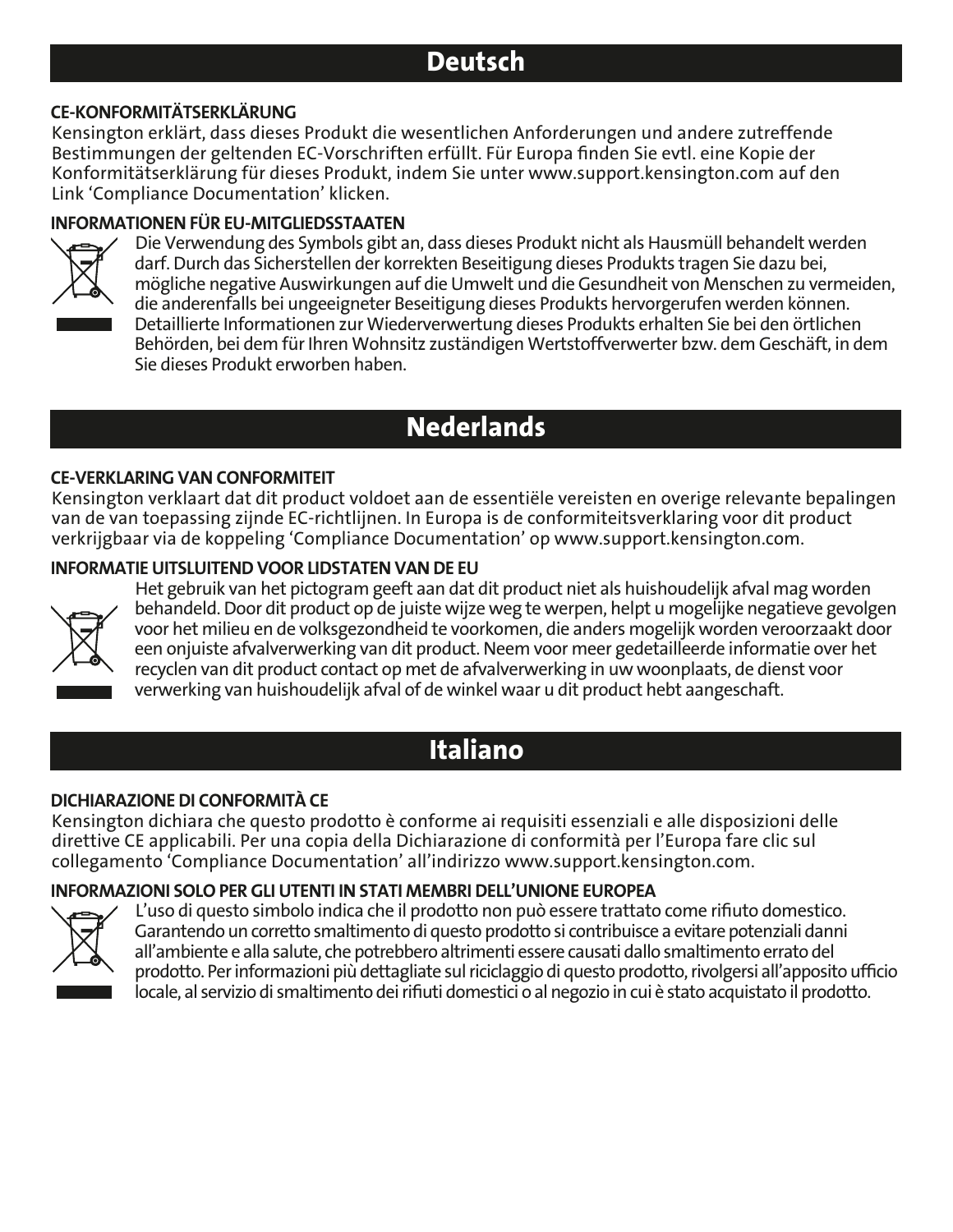## Español

#### DECLARACIÓN DE CONFORMIDAD DE LA CE

Kensington declara que el presente producto cumple con los requisitos esenciales y otras disposiciones pertinentes de las directivas aplicables de la CE. Puede adquirirse una copia de la Declaración de conformidad del producto para Europa haciendo clic en el vínculo 'Compliance Documentation' en www.support.kensington.com.

#### INFORMACIÓN PARA LOS ESTADOS MIEMBROS DE LA UNIÓN EUROPEA



La utilización del símbolo indica que el producto no se puede eliminar como cualquier otro residuo doméstico. Si garantiza la eliminación correcta del producto, contribuirá a prevenir eventuales consecuencias negativas para el medio ambiente y la salud humana, las cuales podrían ser ocasionadas por la eliminación inadecuada del producto. Para obtener más información acerca del reciclaje del producto, póngase en contacto con las autoridades locales, el servicio de recogida de basuras o el establecimiento donde adquirió el producto.

## **Magyar**

#### **EK MEGFELELŐSÉGI NYILATKOZAT**

A Kensington vállalat kijelenti, hogy a termék megfelel az ide vonatkozó EK irányelvek alapvető követelményeinek és egyéb fontos rendelkezéseinek. Európában a termékre vonatkozó megfelelőségi nyilatkozat másolatát a www.support.kensington.com webhelyen található "Compliance Documentation" (Megfelelőségi dokumentáció) hivatkozásra kattintva olvashatja el.

#### **AZ EURÓPAI UNIÓ TAGORSZÁGAIBAN ÉRVÉNYES TUDNIVALÓK**



A szimbólum használata azt jelzi, hogy a termék nem kezelhető háztartási hulladékként. Ha meggyőződik arról, hogy a termék leselejtezése megfelelő módon történik, segít megelőzni a helytelen leselejtezésből fakadó olyan esetleges következményeket, amelyek a környezetre és az emberi egészségre károsak lehetnek. A termék újrahasznosításával kapcsolatos részletes tudnivalókért forduljon a helyi városi hivatalhoz, a háztartási hulladékok leselejtezését végző szolgáltatóhoz, vagy keresse fel a terméket értékesítő üzletet.

## **Čeština**

#### **PROHLÁŠENÍ O SOULADU SPŘEDPISY CE**

Společnost Kensington tímto prohlašuje, že tento výrobek odpovídá stanoveným požadavkům a jiným se vztahujícím ustanovením platných směrnic ES. Kopii tohoto Prohlášení o souladu s předpisy pro Evropu je možné získat po klepnutí na odkaz "Compliance Documentation" (dokumenty o souladu) na stránkách www.support.kensington.com.

#### **INFORMACE PRO ČLENSKÉ STÁTY EU**



Použití symbolu znamená, že produkt nelze likvidovat s běžným odpadem. Zajištěním správné likvidace výrobku pomůžete zabránit možným negativním následkům pro životní prostředí a lidské zdraví, které by jinak mohly být způsobeny nevhodným nakládáním při likvidaci tohoto výrobku. Máte-li zájem o podrobnější informace o recyklaci tohoto produktu, obraťte se na místní obecní úřad, společnost zajišťující odvoz domácího odpadu nebo prodejnu, ve které jste produkt zakoupili.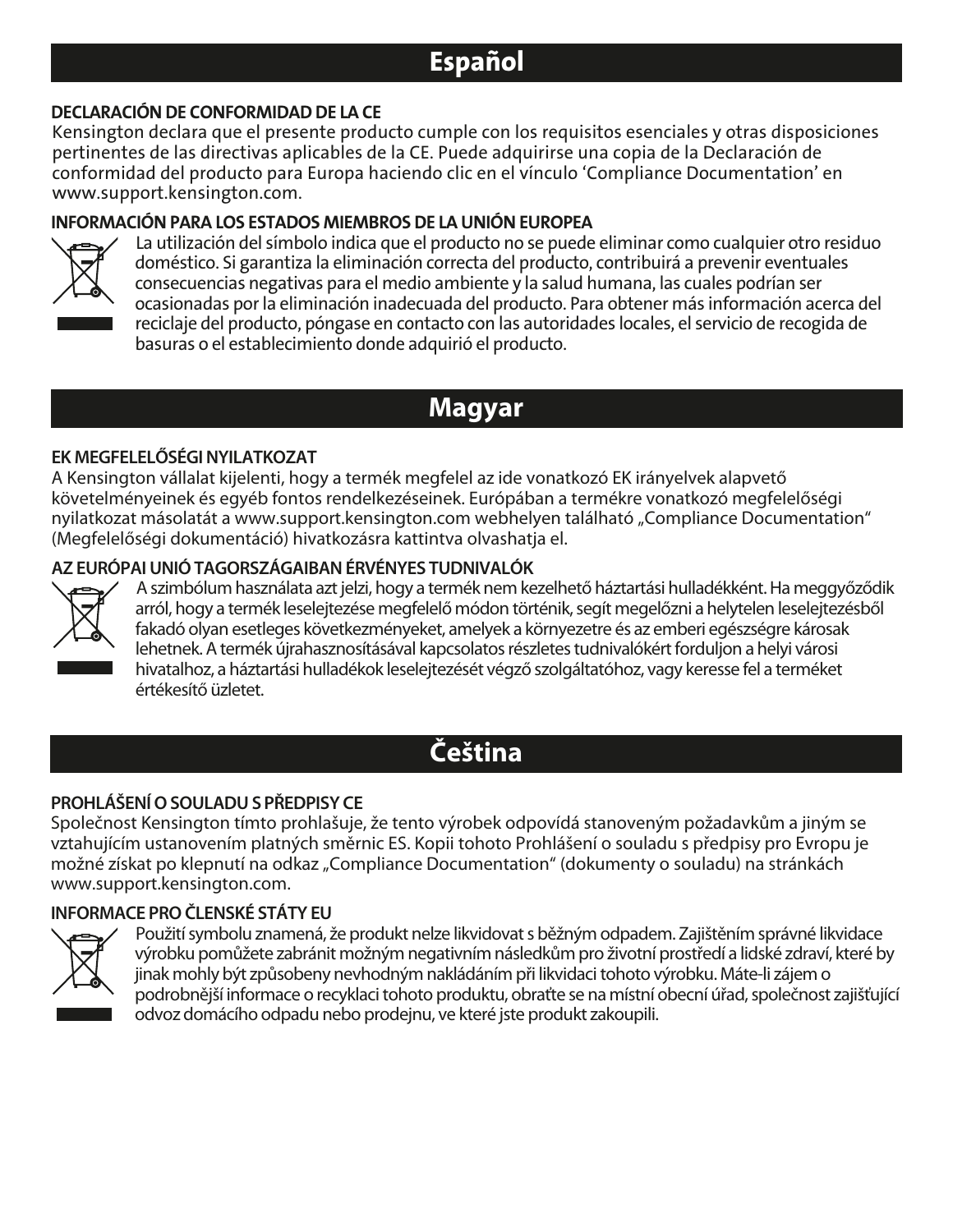## **Polski**

#### **DEKLARACJA ZGODNOŚCI WE**

Firma Kensington oświadcza, że ten produkt spełnia podstawowe wymagania i inne warunki odpowiednich dyrektyw WE. W Europie egzemplarz deklaracji zgodności tego produktu można otrzymać, klikając łącze "Compliance Documentation" w witrynie internetowej www.support.kensington.com.

#### **INFORMACJE TYLKO DLA UŻYTKOWNIKÓW W KRAJACH NALEŻĄCYCH DO UNII EUROPEJSKIEJ**



Jeśli produkt jest oznaczony tym symbolem, nie można go wyrzucać jako odpadu komunalnego. Dzięki właściwej utylizacji produktu pomagasz zapobiegać potencjalnemu negatywnemu działaniu na środowisko i na ludzkie zdrowie. Szczegółowe informacje na temat recyklingu produktu można uzyskać w lokalnym urzędzie, firmie zajmującej się wywozem odpadów lub w sklepie, w którym został zakupiony produkt.

## **Русский**

#### **ДЕКЛАРАЦИЯ О СООТВЕТСТВИИ ДИРЕКТИВЫ СОВЕТА ЕВРОПЫ**

Компания Kensington заявляет, что данный продукт соответствует основным требованиям и другим важным условиям соответствующих директив ЕЭС. Копия Декларации о соответствии для Европы на данный продукт может быть получена по ссылке 'Compliance Documentation' (Документация о соответствии) на сайте www. support.kensington.com.

#### **ИНФОРМАЦИЯ ТОЛЬКО ДЛЯ ГОСУДАРСТВ-ЧЛЕНОВ ЕС**



Эти значки указывают на то, что данное изделие не может относиться к бытовым отходам. Обеспечив правильную утилизацию изделия, вы поможете в предотвращении потенциальных негативных последствий для окружающей среды и человеческого здоровья, которые могут быть вызваны неправильной его утилизацией. Для получения более подробной информации об утилизации данного изделия, пожалуйста, свяжитесь с вашим местным городским офисом, службой вывоза бытовых отходов или магазином, в котором вы купили изделие.

## **Português**

#### DECLARAÇÃO DE CONFORMIDADE DA CE

A Kensington declara que este produto está em conformidade com os requisitos essenciais e outras disposições relevantes das Directivas da CE aplicáveis. Para a Europa, pode obter uma cópia da Declaração de Conformidade para este produto, se clicar na ligação 'Declaração de Conformidade', em www.support.kensington.com.

#### INFORMAÇÃO APENAS PARA OS ESTADOS-MEMBROS DA UE



A utilização do símbolo indica que este produto não pode ser tratado como lixo doméstico. Ao certificar-se de que se desfaz deste produto correctamente, ajudará a evitar potenciais consequências negativas para o ambiente e para a saúde, que, de outra forma, poderiam ocorrer pelo mau manuseamento deste produto. Para obter informação mais detalhada sobre a reciclagem deste produto, contacte o município onde reside, os serviços de recolha de resíduos da sua área ou a loja onde adquiriu o produto.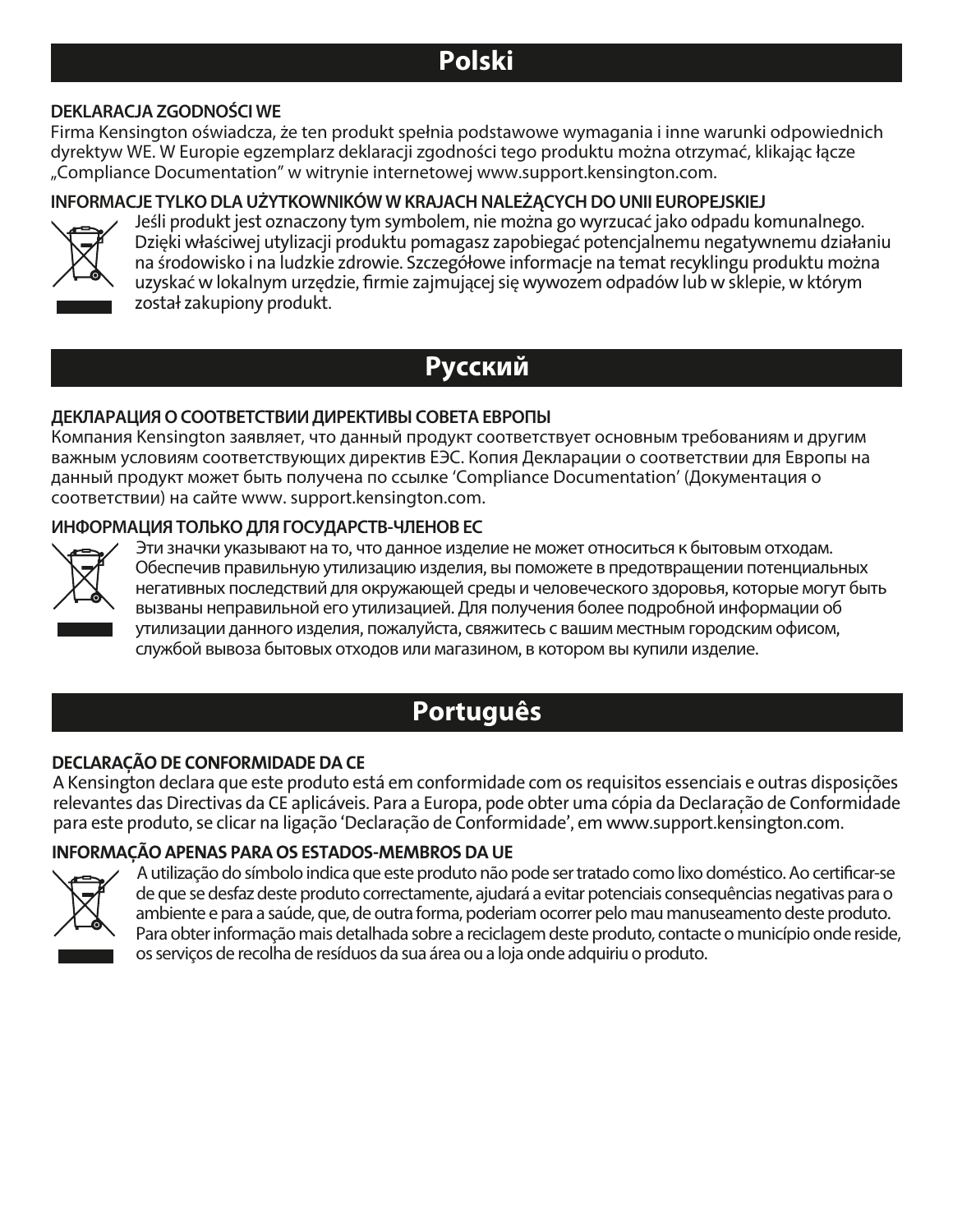## **العربية**

## **إعلان المطابقة لمعاي المفوضية الأوروبية**

أعلنت شركة Kensington أن هذا المنتج يفي بالمتطلبات الأساسية وغها من الشروط ذات الصلة المعمول بها وجب توجيهات المفوضية الأوروبية (EC(. بالنسبة لأوروبا، كن الحصول على نسخة من إعلان المطابقة الخاص بهذا المنتج عن طريق النقر فوق ارتباط "وثائق المطابقة" على موقع com.kensington.support.www

## معلومات خاصة بالدول الأعضاء في الاتحاد الأوروبي فقط

يش استخدام هذا الرمز إلى أنه لا يجوز التعامل مع هذا المنتج على أنه جزء من النفايات المنزلية. فبحرصك على التأكد من التخلص من هذا المنتج بالشكل الصحيح، ستساعد في منع حدوث العواقب السلبية المحتملة على البيئة وصحة الإنسان، الأمر الذي مكن أن يحدث نتيجة التخلص من هذا المنتج بشكل غير ملائم. لمزيد من المعلومات التفصيلية حول إعادة تدوير هذا المنتج، الرجاء الاتصال كتب المدينة المحلي لديك، أو خدمة التخلص من النفايات المنزلية، أو المحل الذي اشتريت المنتج منه.